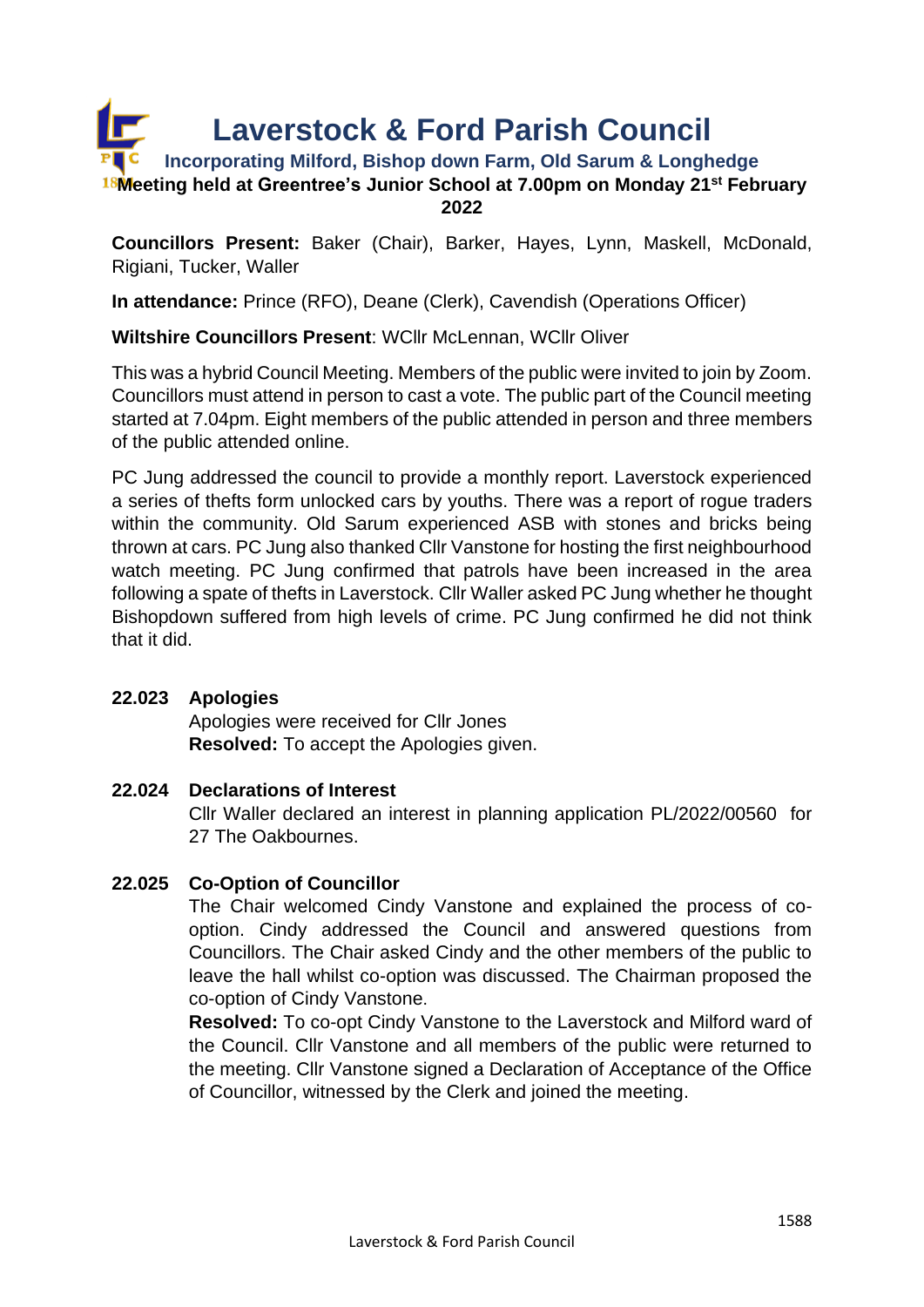## **22.026 Approval of Minutes**

**Resolved:** To approve the Minutes of the meeting held on 20<sup>th</sup> December 2021, 10<sup>th</sup> January. Minutes for 17<sup>th</sup> January were approved with an amendment to change from 'Deputy Clerk' to 'Acting Clerk'

#### **22.027 Matters Arising**

#### **Action List and Minutes**

The Parish Council have been successful in the application of Area Board funding for a Youth Street Art project at the Skatepark.

The Clerk reported that the council are still in discussion with Vistry regarding extending the changing rooms at Longhedge to facilitate a Community space. Cllr Barker would like for the Scouts to be considered in building a community centre at Longhedge.

Cllr Waller asked the Clerk for an update on the claim of adverse possession at London Road. The Clerk confirmed that a decision had not yet been received.

The Chair requested to bring this item forward.

A member of the public representing the residents of Mynarski Close addressed the council on behalf of the residents. The member of public thanked the PC for its efforts in getting a path installed. It was raised the speed of the cars is a concern for the safety of road users and pedestrians. It was requested that the 30mph speed limit was extended past Mynarski Close.

## **21.030 A345 Highway Proposals**

Cllr Barker and Cllr Vanstone noted the danger in children and adults crossing a 40mph road.

Cllr Schneider felt that it was a wider issue mainly due to lack of resources for the police.

If we wish to take forward any options, it is likely that the Parish Council would have to pay all of the cost of any works. The preferable choice would be to support the implementation of roundels.

**Resolved:** To request the Highways Group implement 8 x carriageway roundels and 1 x SLOWs, installed on an ad hoc basis at the cost of £750.

The Chair requested to bring this item forward.

A member of public addressed the council on behalf of residents of the Oakbournes. The resident informed the council that the residents have concerns about security and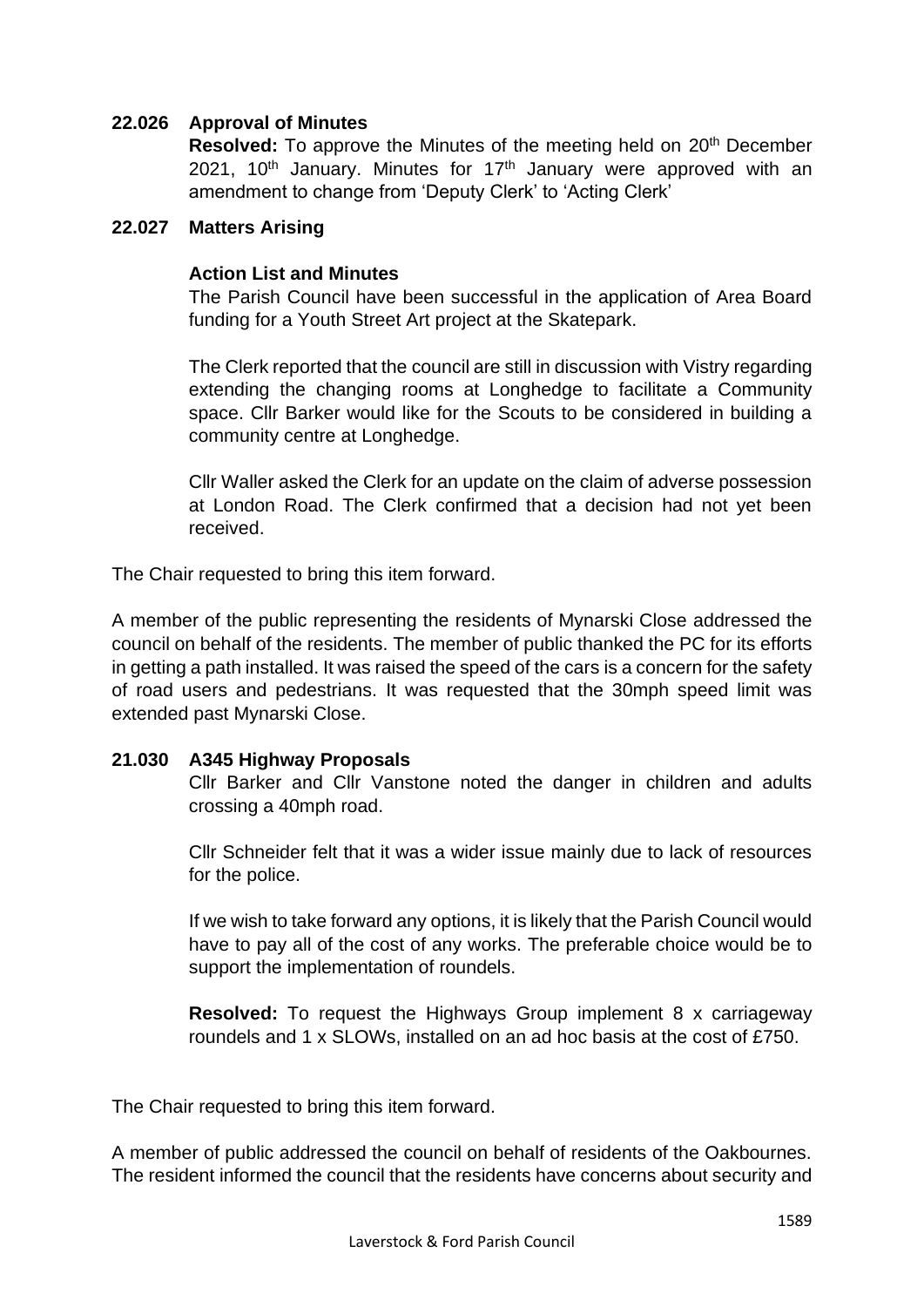also notified the council that they have applied for adverse possession of the land that would provide the access point.

## **21.034 Bishopdown Land Transfers**

Following the transfer off the Hampton Park Trail in Bishopdown, the Council is investigating opening access points to the Trail in the Oakbournes and Oldfield Road. Cllr Waller stated her interest in this subject as resident of the Oakbournes and believed access would be of a benefit to all residents with easier access to the Hampton Park Trail and Castle Hill Country Park. The Chair assured interested residents that the Council would consult with residents if the access points were taken forward. It was agreed that the Clerk and staff would research the topic further.

## **22.028 Assets**

The Clerk has proposed to write off one Lenovo laptop and one trampoline removed from Old Sarum Community Centre Play Area.

**Resolved**: To approve the recommendation to write off Asset No. 29, one Lenovo Laptop to the value of £500 and Asset No. 51, one trampoline to the value of £3,218.00.

## **21.029 Longhedge Gym**

This item has been postponed until the March Parish Council Meeting.

## **21.031 Wiltshire Bobby Van Trust**

The RFO recommended that the Council provide a grant to Wiltshire Bobby Van Trust. Cllr Lynn proposed to provide a grant of £100 to the Wiltshire Bobby Van Trust.

**Resolved**: To approve a grant of £100 to Wiltshire Bobby Van Trust.

## **21.032 Parish Identity**

The Communications and Community Engagement Committee (C&CE) raised that the name of 'Laverstock and Ford Parish Council' does not represent all residents and communities within the Parish. It was agreed by members of the public and councillors that many residents do not know that they live within the Parish of Laverstock and Ford. The C&CE will take the Parish Identity project forward to consider how consultation can happen with the community.

## **21.033 River Bourne Community Farm**

The Clerk raised with Councillors that although the Parish Office is located at River Bourne Community Farm, there is no legal agreement regarding this.

Cllr Waller asked for it to be minuted that she was unhappy with the breaches of the lease by River Bourne Community Farm.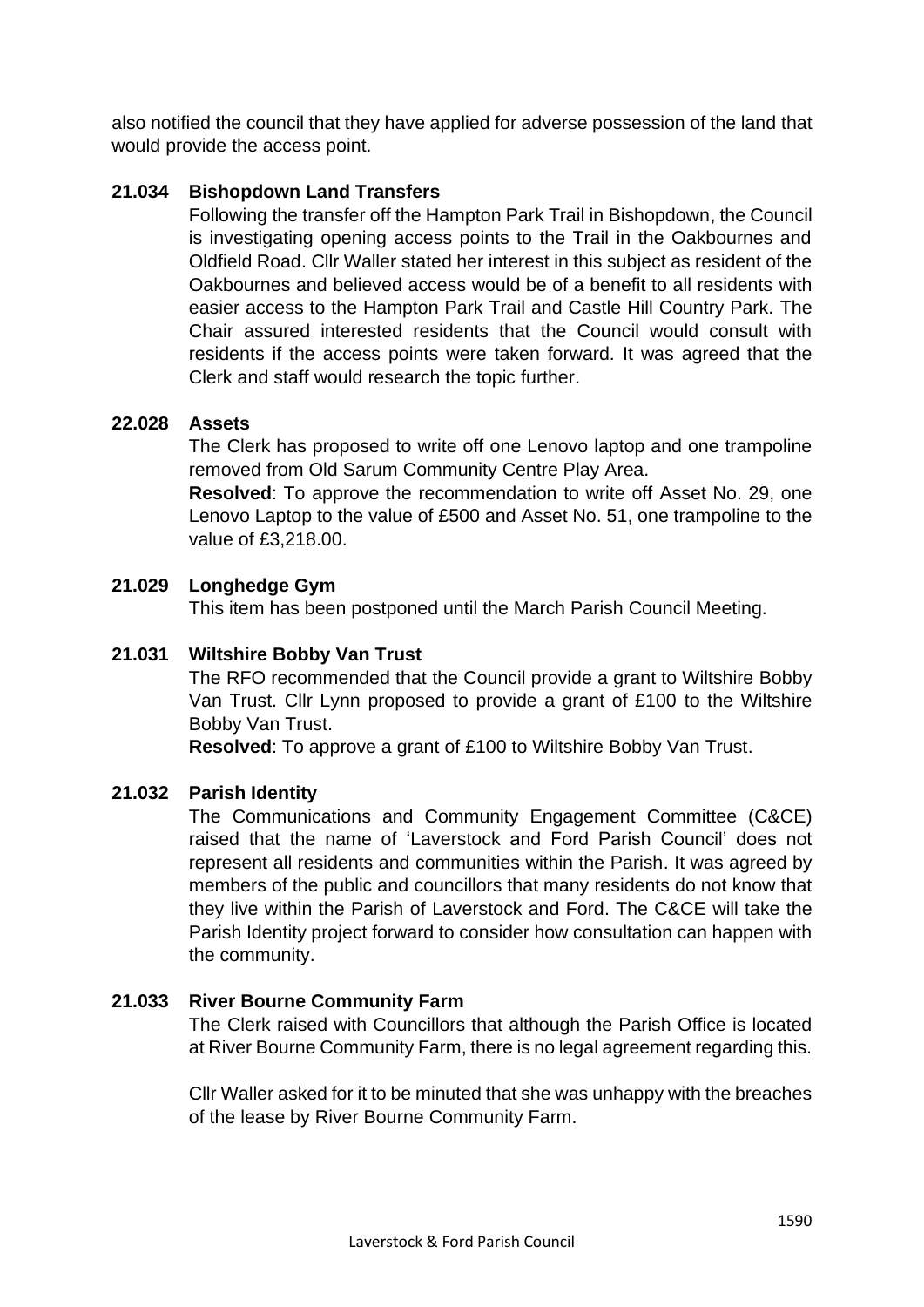**Resolved**: To approve the Deed of Variation to the Lease to permit the extension of Permitted Use to include residential agricultural worker accommodation and Agreement defining terms of Preferential Funding Status awarded to River Bourne Community Farm CIC.

**Resolved**: For the Council to approve the signing of the Deed of Variation to the Lease of land to the River Bourne Community Farm CIC in accordance with Standing Order 23.

## **22.035 Planning**

## **Neighbourhood Planning**

A representative of the Neighbourhood Planning Group informed the Council that the Regulation 16 Consultation period had started. The consultation concludes on the 11<sup>th</sup> April. Any responses will be submitted to the Planning Inspectorate. If satisfactory, the Neighbourhood Plan will be put forward for a referendum within the Parish.

## **Planning Application Log**

**Resolved:** To approve the following responses.

PL/2022/00054 Rear extension and internal alterations and listed PL/2022/00189 building consent at Mulberry Barn, Wolferstan Drive, Bishopdown, SP1 3XZ No Comment

# **PL/2022/00531 – Dropped kerb to provide vehicular access. 79 Church Road, Laverstock SP1 1PX**

Cllr Hayes proposed to provide a 'No Comment' response. Cllr McDonald noted concern as the property is very close to the roundabout and that the property already has parking accessed from the adjacent road. The Chair supported a 'No Comment' response as he would expect Highway's as a consultee to comment on the road safety of the proposition.

**Resolved:** To provide a response of 'No Comment' to Application PL/2022/00531

# **PL/2022/00560 – Single Storey front extension. 27 The Oakbournes, Bishopdown, SP1 3FZ**

Cllr Hayes visited the Oakbournes and felt that the development would result in loss of visual amenity within the road. Cllr Hayes felt the development would have an impact on the nearest neighbour due to the proportion of the development. The Chair also raised that the application stated that there were no trees within falling distance of the development and that there were no trees that require removal, however there is a large established tree within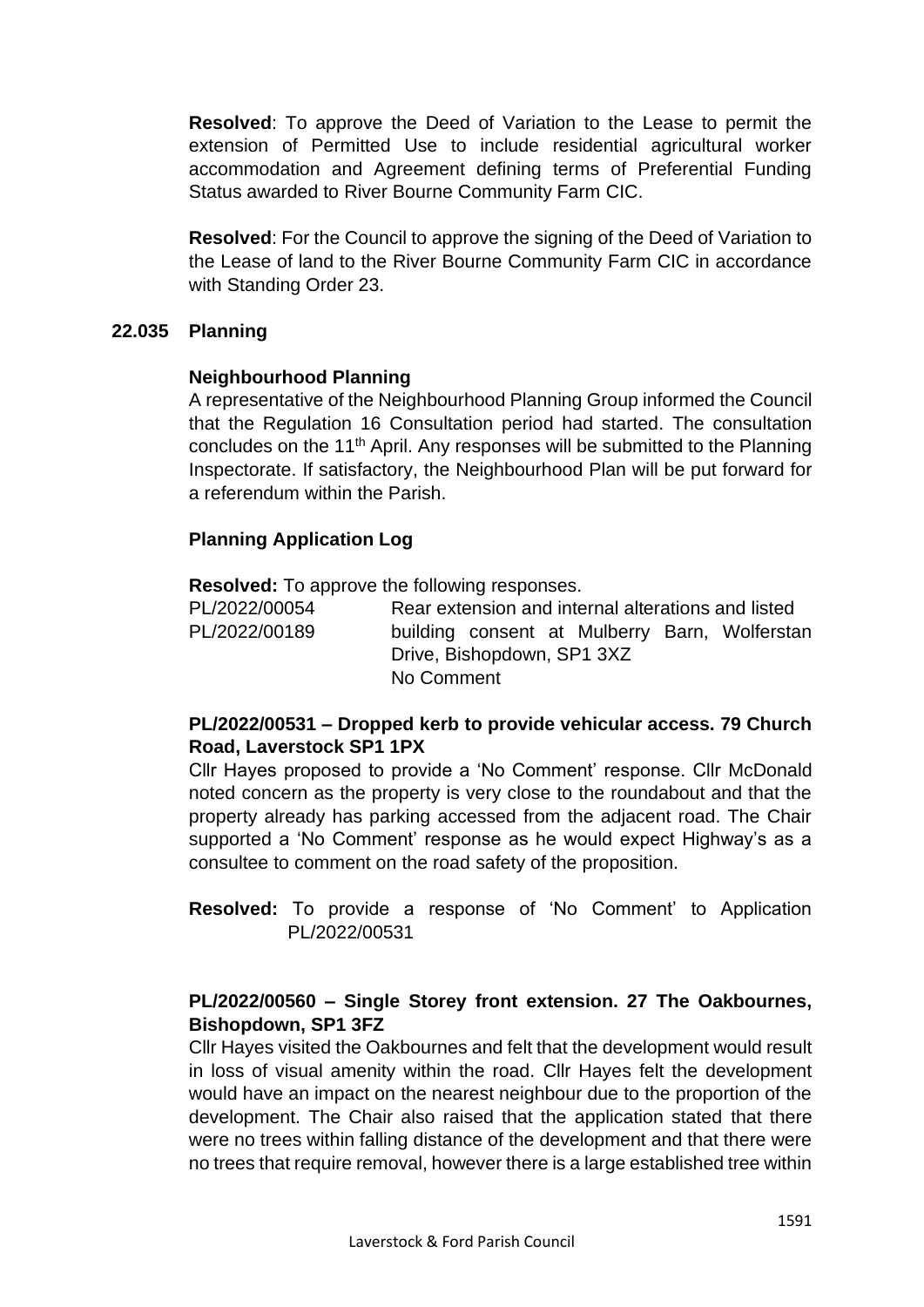the front garden of the property. The Chair believed that the tree would require removal otherwise would be immediately outside the window of the proposed development.

- **Resolved:** To Object to the proposed development at the Oakbournes for the following reasons
	- 1. This large extension to the front of number 27 constitutes a significant overdevelopment of the plot
	- 2. It will spoil the character and general appearance of this attractive little cul-de-sac of houses

## **22.036 Council and Committee Meetings Schedule**

It was agreed to delay the meeting schedule to a later date. The Chair asked for Committee Chairs to bring ideas to reduce pressures on committees and enable them to bring less to full council.

The RFO asked for it to be minuted that the Chair would not let him speak to his item.

## **22.037 Finance**

#### **Adoption of Monthly Accounts for January 2021**

The Financial Statement had previously been circulated in Report **22.037**. The total funds held at the end of January 2022 were **£1,264,342.82** of which **£1,169,793.33** were earmarked or restricted reserves.

**Resolved:** To adopt the monthly accounts as a true record of the Council's finances.

#### **Authorisation of Payments**

The list of payments had been circulated in Report **22.037**. Total cheque payments in February 2022 amounted to **£19,171.85**. Debit card and direct debit payments in January 2022 amounted **to £276.40**.

**Resolved:** To approve the cheque, direct debit and debit card payments.

#### **Approval of Reserves and Treasury Deposit Reports**

Summaries of Financial Reserves and Deposits had been presented in **Report 22.037**. Earmarked and restricted reserves at the end of January 2022 were **£1,169,793.33**. The balance of the 32 Day Notice Account at the end of January 2022 was **£717.372.26** including interest of **£5,488.85.**

**Resolved:** That the Council has received reports of Financial Reserves and Treasury Deposits.

#### **22.038 Clerk's Report and Correspondence**

Area Board indicated that Parish Council's may not be allowed to apply for funding going forward.